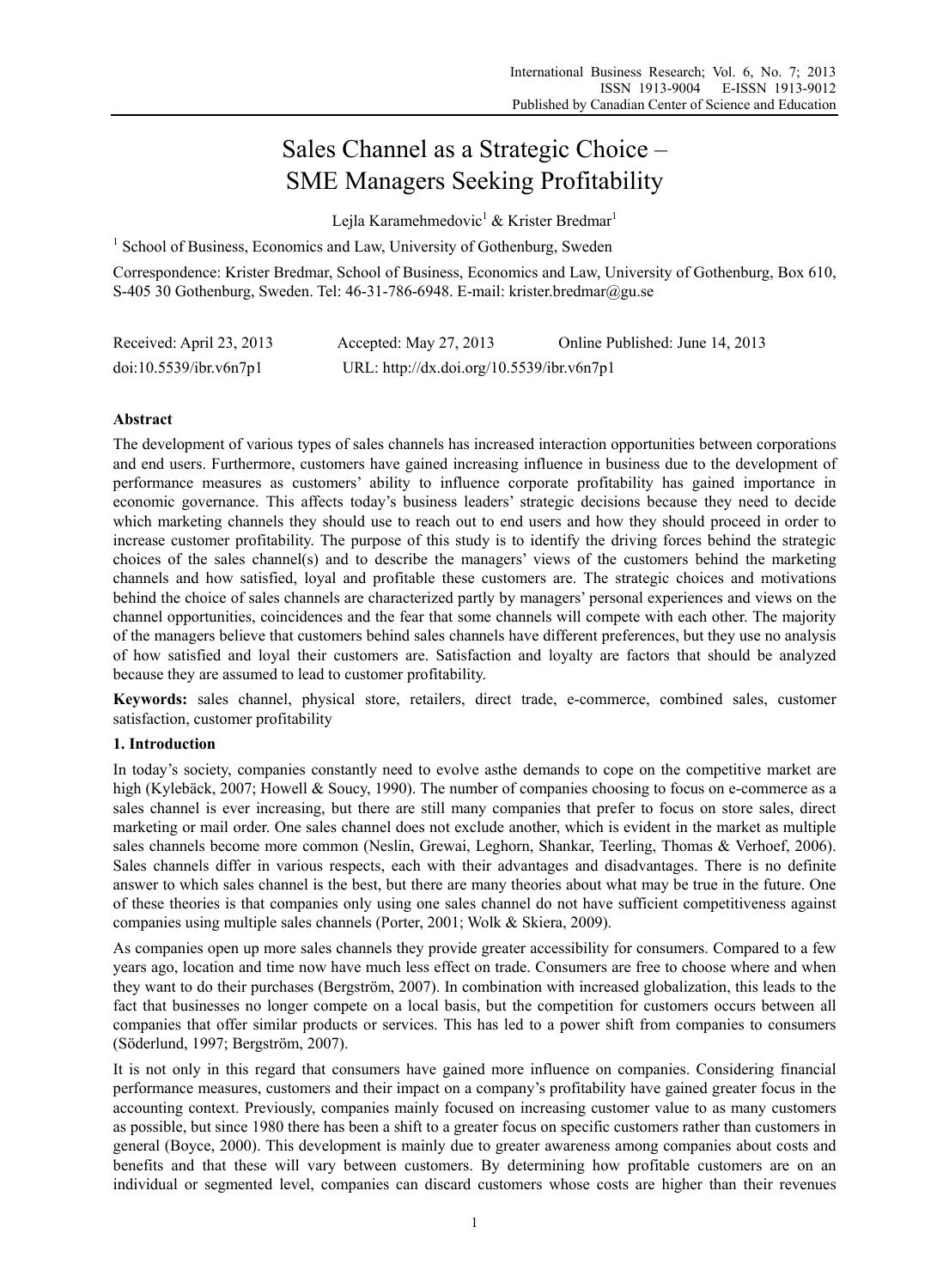(Kaplan & Cooper, 1998). Loyal customers are assumed to bring a number of benefits in the long run, which will lead to higher profitability compared to customers who are not loyal to the company (Söderlund, 2003;Oliver, 1999). For a customer to be loyal, the company first and foremost needs to satisfy the customer. Customer satisfaction is based on the consumers' individual aspects; thus companies need to consider what factors they have that will satisfy customers (Day, 1977; Söderlund, 1997).

In light of this reasoning, it is interesting to describe how different sales channels are used by small businesses in a cyclical industry, and also to describe managers' views on the relationship between customer satisfaction, customer loyalty and customer profitability. The goal of this study is to describe how the manager works strategically with sales channel management as a tool to achieve as high profitability as possible. The relationship between the manager's understanding of the sales channel and ultimately the strategic perception of the profitability of the combination of sales channels is the focus of the study.

## **2. Literature Review**

Corporate interactions with customers take place in many different ways and through different channels. It is increasingly common for companies to use multiple sales channels. Companies can either integrate with the end consumer via retailers or interact directly with the end consumer through Internet access, telephones, ATMs, kiosks, catalogs or physical stores (Neslin et al., 2006). The most common sales channels in Sweden are physical stores, direct marketing and catalog sales, which includes mail order and e-commerce.

#### *2.1 Store Sales*

Running a store is associated with a range of costs and revenues, and according to Hernant and Boström (2010) there are five key factors that determine whether a store is profitable or not. These are location, product selection, price, service and communication. Being successful in these key factors results in both satisfied customers and a strong competitive advantage for the company. Store location is the main competitive advantage, partly because it states the stores availability but also because it is a unique feature that cannot be copied by competitors. Product assortment and prices are of great importance for the economic outcome, as these will determine which customers will shop and contribute to revenues that will cover the costs. Service and communication with consumers is also of great importance as they contribute to an overall picture of the store (Hernant & Boström, 2010). Bell, Ho and Tang (1998) also believe that the preference of one store over another is affected by preference to the store and how loyal the customer has been in the past.

Some of the advantages of a physical store are that the end consumers have the opportunity to touch the product, they can immediately bring the product home and they can also meet other customers via customer-to-customer-related activities that the stores arrange. The main advantage is that the employees at the store have a great opportunity to influence the satisfaction of a customer directly in the shop. This can be done either by employees recognizing the customer, or by directly recalling to the customer's previous purchases or by taking care of complaints on site. To enable this, it is essential that employees thrive at work (Hernant & Boström, 2010).

#### *2.2 Retailers*

Because the retailers have the main contact with the end consumers, it is important that the supplier is aware that the retailer is the one who represents the brand towards the end consumer (Glynn, Motion & Brodie, 2007). Having a good relationship with retailers will therefore be crucial for the companies' success. The better the relationship between the supplier and the retailer, the greater competitiveness for both companies (Powers & Reagan, 2007; Morgan & Hunt, 1994). At the beginning of the relationship, rumors will play a major role because the company has no previous experience that can determine whether the other party is truthful (Powers & Reagan, 2007).As the relationship between the companies develops, confidence will be essential. Trust between the parties also leads to a long-term relationship (Morgan & Hunt, 1994).

## *2.3 Direct Trade*

The most common form of direct marketing is done via home parties, but direct trade also occurs in other forms such as telemarketing and seminars. One of the direct trade advantages is that costs incurred in the intermediate between wholesalers and retailers, like warehousing and transportation, are reduced. (Bergström, 2007). This is due to the fact that the direct seller for a home party orders the goods that the consumers demand, either directly from the manufacturer or through the direct sales company. The direct seller has taken the dealer's role, but without the cost that the dealer has (Peterson & Wotruba, 1996). Since the direct sellers represent the brand towards the end consumer, they will be the company's key customers (Berglund, 2007a).

Consumers today often demand more than just the product or service itself; they also look for experiences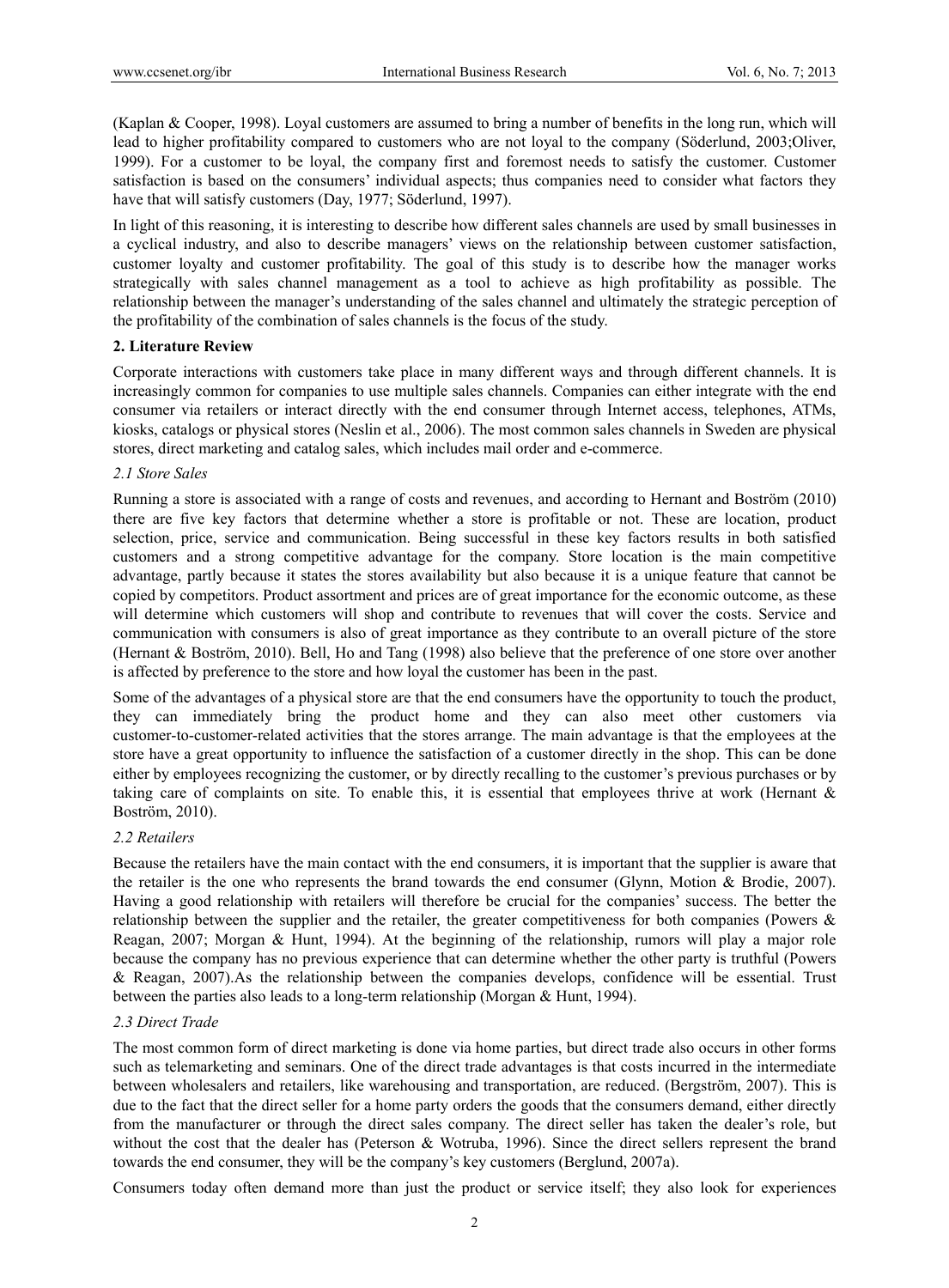(Mossberg, 2003). Bergstrom (2007) argues that the main advantage of direct trade is its ability to create experiences for consumers. These experiences are created in the consumer's home where consumers can both receive personal service from the direct seller and socialize with each other. Another advantage of direct trade, according to Berglund (2007), is that the recruitment of direct sellers often cost neither time nor money because many of the direct sellers begin their careers as customers of the company or by recommendation from other direct sellers.

## *2.4 Electronic Commerce*

The definition of e-commerce differs as this type of trade can be viewed from different perspectives. First, it is seen as a business process in which technology is used to automate workflows and business transactions. It can also be seen from a communication perspective, a sales perspective and a service perspective as electronic commerce enables faster and more efficient service (Kalakota & Whinston, 1996). As trade over the Internet is neither dependent of time nor place, it enables companies to increase revenues by selling more to existing customers and to attract new customers (Peterson, Balasubramanian & Broonenberg, 1997; Rohm & Swaminathan, 2004). Attracting new customers is easier because the Internet expands the company's market reach and makes the company available to a larger group of people (Srinivasan, Anderson & Ponnavolu, 2002). In addition, the Internet has the ability to store large amounts of information in an inexpensive and time efficient way (Peterson et al., 1997).

As information becomes more readily available to consumers, it increases the communication between consumers and companies, which can strengthen their relationship (Hoffman & Novak, 1997). However, it also increases competition between companies as information of competing companies' products, prices and conditions are only a few clicks away. This increases the possibility for consumers to compare different options compared to other sales channels (Srinivasan et al., 2002). Since price is the factor companies mainly compete with, it has led to a decline in various sectors' profitability. In order to not only compete with price, companies need to create something unique that consumers demand and that other companies cannot copy (Porter, 2001).

The introduction of e-commerce raises both strategic and operational risks. The operational risks include failure of the Web, that customers' orders get lost or delayed, or the risk of someone hacking into the system accessing information about the company and their customers. The strategic risks include, among other things, wrong decisions on electronic investments (Chaffey, 2007). Porter (2001) believes that companies in today's society will not be able to survive in the competitive market without the use of electronic commerce.

## *2.5 Combined Sales*

A challenge that may arise from the implementation of additional sales channel is the handling of data integration between sales channels. Managers also need to have an understanding of customer behavior, i.e., what channels they choose and why. The next step is to evaluate the different sales channels. Questions about what additional sales channels may provide needs to be taken under consideration. Business leaders need to go beyond this to allocate resources between sales channels and coordinate goals and strategies to create synergies across the sales channels (Neslin et al., 2006).

In December 2000, Mahajan and Wind (2002) conducted a study of 48 successful e-commerce companies that managed to survive at a time when many other companies had to shut down their Internet-based activities. The successful companies all used multiple sales channels, which suggests that it is essential for customers to communicate with companies in various ways. The use of multiple sales channels prevents businesses from having to rely on one kind of customer and his preference of sales channel, and it can also enhance both customer relationships and brand.

Combined sales channels lead to higher customer profitability as the ability for customers to choose among multiple sales channels contributes to both higher customer satisfaction, customer retention and customer growth (Venkatesan, Kumar & Ravishanker, 2007; Wallace, Giese & Johnson, 2004). The primary reason for the increase in profitability is that customers feel that companies have a higher level of service awareness when they have multiple sales channels. Enterprises can offer additional services between the different sales channels, so that consumers are given the opportunity to order online and then pick up the product in a store, which increases the consumers' options (Venkatesan et al., 2007). According to Gensler, Dekimpe and Skiera (2007), customers who generally spend more money and make more frequent purchases prefer to use multiple sales channels. In addition, customers using multiple sales channels spend on average 20-30 percent more money compared to customers who only use one sales channel (Myers, Van Metre & Pickersgill, 2004).

There has been much speculation regarding the fact that the implementation of additional sales channels can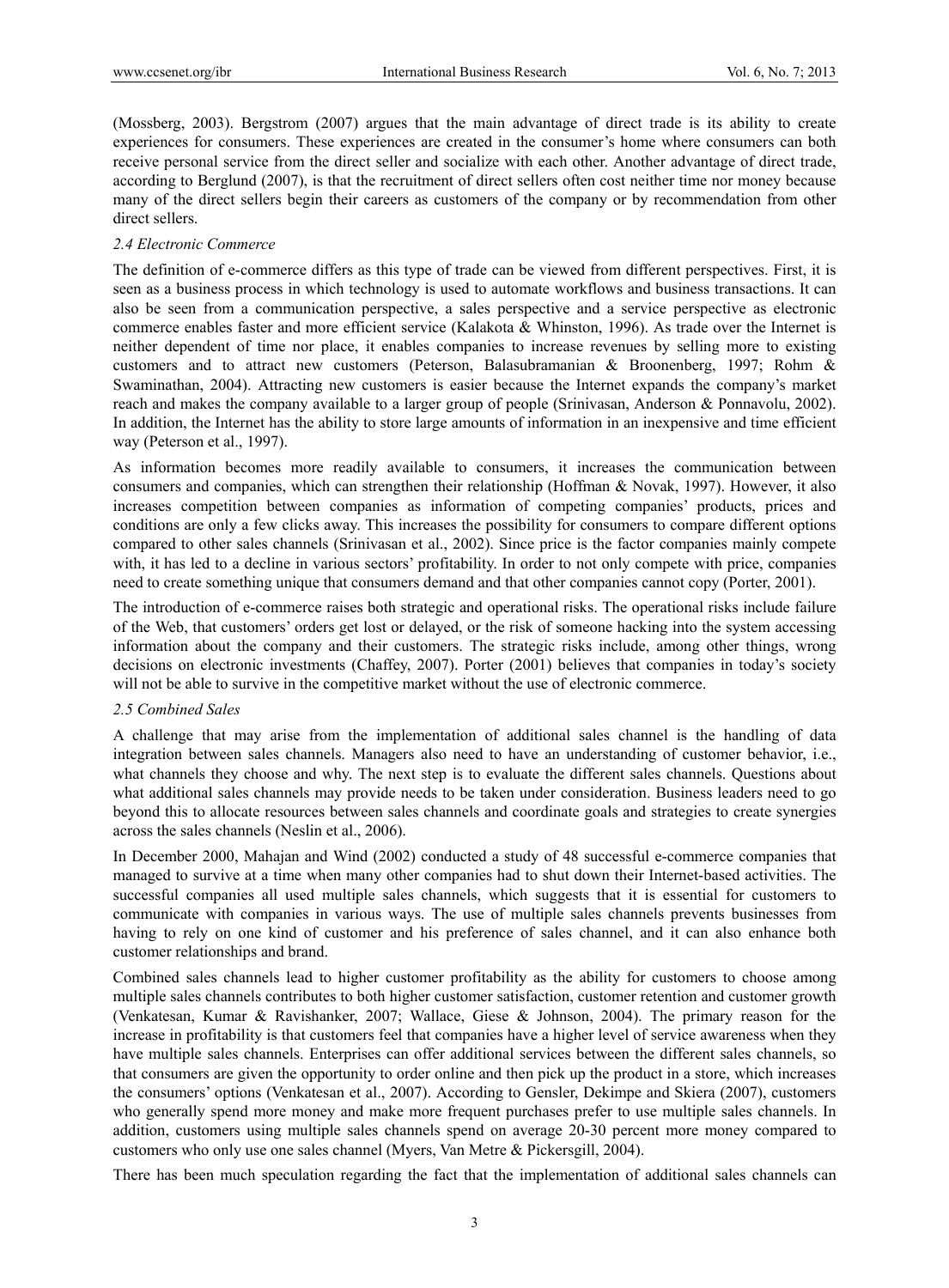impair for initial sales channels. Wolk and Skiera (2009) mention that the lack of knowledge about how the combination between different sales channels should be done can be difficult to process and may cause difficulties for the company in the future. In addition, companies with combined sales channels encounter difficulties with satisfactory customer service and customer retention, which can lead to a decrease in customer loyalty (Coelho, Easingwood & Coelho, 2003). Despite these negative aspects, most of the research done in this area concludes that further sales channels are complementary (Neslin et al., 2006).

#### *2.6 Customer Satisfaction - Customer Loyalty - Customer Profitability*

There is a known relationship between customer satisfactions, which leads to customer loyalty, which in turn leads to customer profitability (Helgesen, 2006). Companies strive to have as satisfied and happy customers as possible. There is no distinct view which is widely accepted among scientists how customer satisfaction is achieved, but many agree that it is based on subjective expectations, either achieved or unachieved (Oliver, 1980; Yi, 1990; Day, 1977; Söderlund, 1997). It is important both to put customer satisfaction in relation to what factors it is caused by and to consider if these factors can be influenced by the company or not (Söderlund, 1997). Companies, for example, do not have an equal opportunity to influence a client's life situation. If the consumer's satisfaction, on the other hand, is affected by the product, the shopping experience, the purchase decision process, the hospitality of the staff and seller or the store design, companies have a greater opportunity to perform actions that could increase customer satisfaction (Söderlund, 1997; Yi, 1990).

Customer satisfaction can be seen as a state in the customer's head based on the customer's subjective assessment, whereas the actions that result from the customer's level of satisfaction can lead to both loyalty and profitability for the company (Söderlund, 2003). But customer satisfaction does not automatically lead to a loyal customer since customer can be satisfied with a purchase without being loyal to the company (Söderlund, 1997; Söderlund, 2003; Reich Held, 1988; Hernant & Boström, 2010). Loyalty can be expressed either behaviorally or attitudinally. Behavioral loyalty mainly affects the rate of visits made by the customer, the repurchase rate and the revenues that the customer will contribute to the company. It is mainly this type of loyalty that generates revenue in the short term. Attitudinal loyalty, on the other hand, focuses on how confident the customer feels about the brand and how committed the customer is towards the company. Customers displaying both behavioral and attitudinal types of loyalty are ideal for companies. (Hernant & Boström, 2010).Loyal customers do not require the same amount of resources to maintain satisfied compared to customers who are not loyal. However, companies must be aware that even loyal customers can be dissatisfied. It is therefore important that companies always try to amend the loyal customers' dissatisfaction because it can lead to increased loyalty and reduce the risk of negative word-of-mouth (Jones & Sasser, 1995; Söderlund, 1997).

The single most important factor for long-term economic development is loyalty, because the more loyal a customer is, the more profitable he or she is to the company. This is due to the impact loyalty has on increasing revenue and reducing costs (Reich, Held & Sasser, 1990; Gremler & Brown, 1999). It is therefore essential to identify which customers are profitable in order to focus more resources on them while considering which customers cost more than they contribute to the revenue (Jones & Sasser, 1995). However a new customer can cost up to ten times more than retaining an existing customer. This contributes to the evaluation of how existing customers can become more loyal (Davis, Brodie, Lindgreen & Buchanan-Oliver, 2000).

Profitability analyses can be made onan individual level, a segmented level or based on the customer's lifetime. In a theoretical context, individual profitability analysis is the most common (Guilding & McManus, 2002). To perform a thorough cost-benefit analysis at individual customer level, detailed information on the incomes and expenses incurred between the company and the customer are required. Revenue is primarily based on the price the company takes for the product or service, while the cost arises when the customer uses the company's resources (Foster, Gupta & Sjoblom, 1996). It is not difficult to identify the income a customer contributes to, but it is more difficult to identify the costs associated with the customer as they are often seen as overhead costs. Customer Profitability Analysis at individual level therefore clarifies to what extent each customer consumes the company's resources, creating opportunities for companies to control costs, make better decisions about prices and discounts and segmenting customers (van Raiij, Vernoiij & Trist, 2003).

According to the theoretical framework, there are both advantages and disadvantages to the different sales channels and the combination of them. There is no definite answer to which sales channel is the best or whether multiple sales channels actually contribute to a competitive advantage for companies. It is up to each company and its managers to make decisions about which marketing channels they should use. Since people have different preferences, the customers behind the sales channels differ. Managers need to be aware of who these customers are, and whether they are satisfied with the company or not. As Kaplan and Cooper (1998) discuss, the customers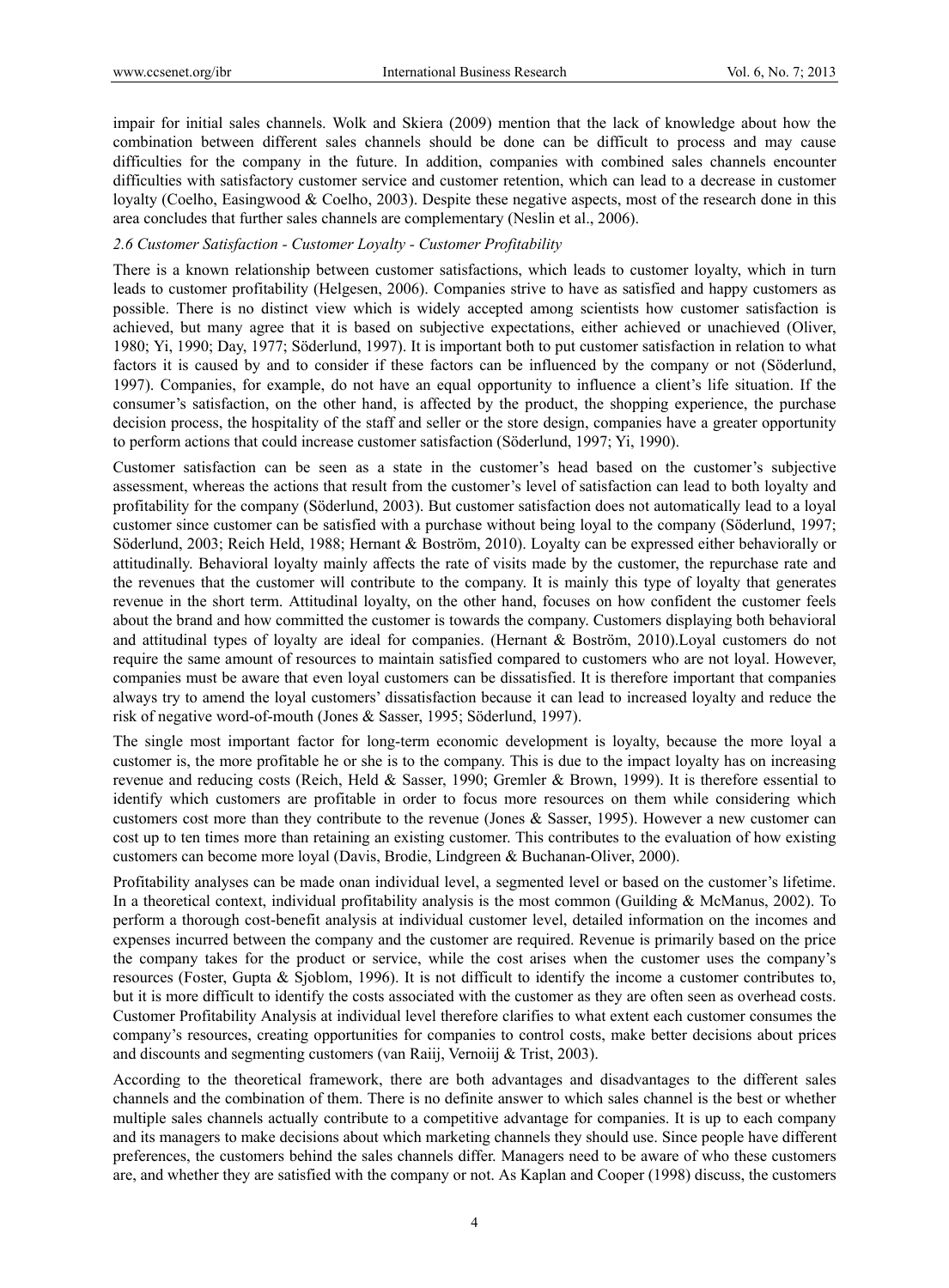have different impacts on a company's profitability. By analyzing which customers are profitable, companies can focus on the most profitable customers instead of wasting resources on unprofitable customers. Loyalty is considered to be a contributing factor in increasing customer profitability. Customer loyalty is greatly affected by how satisfied customers are, and as mentioned above, there are various factors that affect customer satisfaction.

#### **3. Methodology**

An industry that is constantly evolving and where competition between firms is large is the clothing industry. Furthermore, clothes are products that can be sold across various sales channels, which makes this industry well suited for a study of the problem issues. The clothing industry is a major industry in which companies sometimes choose to invest in marketing to a specific audience. Within the industry, children's clothing has grown dramatically in recent years. The number of Swedish companies active in the sales of children's clothing has also increased, especially in the last fifteen years. In the selection of companies, the following criteria were essential. Firstly, it was important that companies were both founded and currently active in Sweden since the study only concerns this market. In addition, companies were chosen depending on which distribution channels they use as there had to be a balance between the four sales channels discussed in the study. Finally, the companies should not have been established before 2003. This distinction was made to lessen the age differences between the companies so that the outside worlds' influence through the development of such things as technology would not differ too much.

Another important criterion was that the respondents had been involved in the start-up phase of the company and were still active in the company. This enabled an overall picture of their thoughts on both sales channels and customers during the start-up phase of the company compared to the current situation. Nine companies were selected, and respondents were interviewed on-site or by telephone. The interviews were semi-structured so that the respondents had the opportunity to share their individual views on sales channels and consumers. The personal interviews were recorded with the consent of the respondents. This enabled a greater focus on the interaction with the respondents because no notes had to be made during the interview. After the interview, the material was transcribed, and the most relevant parts were selected and presented in the results. Telephone interviews, on the other hand, could not be recorded because this facility was missing. Instead notes were made during the interview, which the respondents were aware of and showed great consideration for. The respondents also repeated relevant and essential parts of the interview so that no misinterpretations would be made.

## **4. Results**

## *4.1 Corporate Presentation*

Cloo Collection was founded in 2011 by Maria Lofjärd. Initially, Maria had two investors, which allowed her to buy a first set of garments that she sold via an online store. Through the online store, she was contacted by a few retailers, but she also contacted some retailers herself. Maria currently runs Cloo Collection alone, and she has a part-time job that she intends to keep until her company gets bigger.

Two sisters, Anna Rietz and Sara Marmsjö, founded Geggamoja in 2008. Geggamojas history, however, started already in 2006 when Anna started a thrift shop where she sold self-designed children's clothing. Interest in the garments grew rapidly, and retailers contacted Anna wanting to sell her clothes. In 2008, the demand for the garments had increased significantly, and therefore Anna and Sara chose to invest wholeheartedly in the company. Geggamoja currently uses retailers, physical stores and e-commerce as sales channels.

Anna Nordqvist founded Lobilo in 2010, and she currently runs the company on her own. In the startup phase, Anna used a website where end users could email her if they were interested in buying her products, though it was not a real online store. Making use of retailers was Lobilo's first major sales channel. Usually, the retailers contact Anna about selling her products, but sometimes Anna contacts retailers situated in areas where she wants to sell her products. Currently, she is in the process of starting up an online store as a second sales channel.

Lundmyr of Sweden was founded in 2004 by Mia Lundmyr. Making use of retailers was an obvious choice for Miaas she wanted to sell high volumes right from the start. After a few years, she created a website where retailers could place their orders. The website was developed so that end users could buy directly from Lundmyr of Sweden. Today Ludmyr of Sweden has seven employees.

Me & I was founded in 2004 by Susan Li Engvall and Helene Nyrell. Both Susan and Helene wanted to do something big, be in charge of their own time and handle all the distribution themselves. Therefore, they chose to focus on the sale of children's clothing through home parties. In the autumn of 2004, they had 30 direct sellers all over Sweden, and today they have over 750 direct sellers in Sweden, Norway, Finland, England and Germany. In 2010, they also chose to start a web outlet where they sell the residual range from previous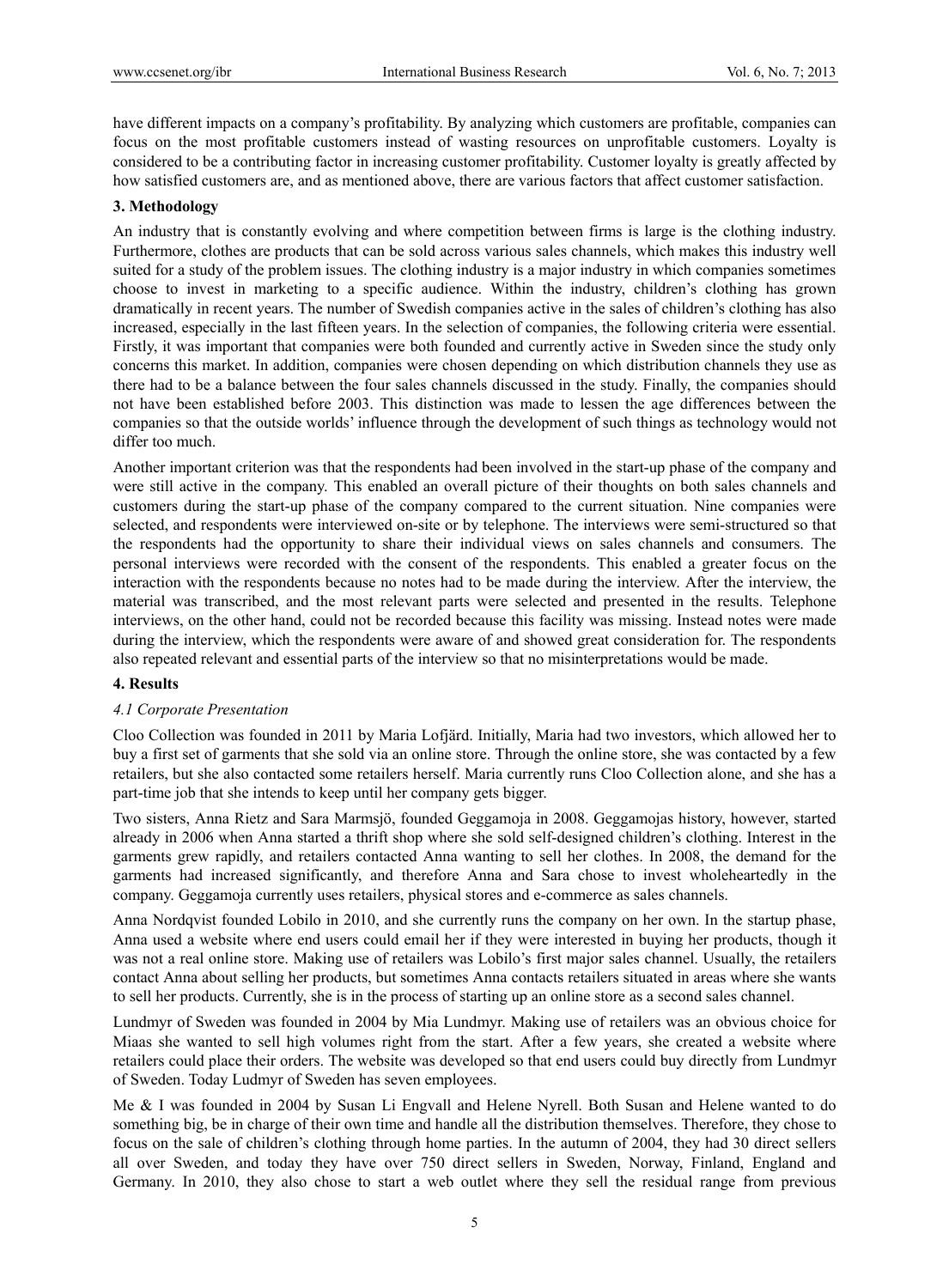#### collections.

My Only is a new company that started in April 2012. The founders are Åsa and Andreas Jonsson, who wanted to start a business together. Both Andreas and Åsa have jobs besides My Only, but their goal is for Åsato be able to work full time with My Only as the company grows and gets more retailers. In addition to retailers, they also have an online store and occasionally arrange home parties.

Nova Star is a family business run by Helena Orlenius, Lovisa Aldero, Christer Aldero and their families. Helena sewed clothes for her own children and friends, and soon retailers became aware of her clothes. Consequently, she started to make clothes for retailers and founded Nova Star in 2004. When the second collection was launched, she took the help of her sister Louise and her family. Nova Star only uses retailers as a sales channel, and they currently have over 100 retailers in Sweden.

Malin Broomé founded Rabdido in 2006. In that same period, the situation for small stores focusing on children's clothing was tough in Sweden because big chains like H&M and Lindex started producing more children's clothing. Meanwhile, direct selling was a new hot trend with few market players. Malin chose to invest in home parties as an initial sales channel. In addition, Rabdido now also has a web outlet where residual stock from previous collections are sold. Three full-time workers on Rabdido assist Malin.

Rockefella was founded in 2007 by Sofia Renck and Wenche Özdemir. Sofia and Wenche wanted to build something from scratch and also create a well-known brand. Both Sofia and Wenche are active in the company, and they are assisted by additional staff who work in the store in Stockholm when necessary. Currently, Rockefella are using retailers and physical stores as sales channels. They have also had a web shop, which they chose to close.

#### *4.2 Physical Stores*

Out of the nine companies that participated in this study, only Geggamoja and Rockefella use physical stores as a sales channel. Both Geggamoja and Rockefella have two stores each, one of which is adjacent to their stock, while the other is located in central parts of Stockholm.

Rockefella's physical stores have evolved over the years. They were in need of an office and a showroom in Stockholm and chose to use the premises fully as a shop for end consumers. The shop displays the entire collection for the end user, as opposed to retailers who usually only have a smack selection to display. The physical stores are also used to sell the products that the retailers are not interested in buying. The second store is located in relation to their warehouse and mainly works as an outlet.

According to Geggamoja, the stores are no cash cows. The store in central Stockholm basically works as a promotional window. Geggamoja chose to have retail sales through their own stores as they get the opportunity to showcase their entire collections to consumers who prefer to shop in stores. Moreover, the advantage of having a retail store is that customers pay directly, unlike retailers who usually have 30 days to pay. It is the end consumer who has contributed to Geggamoja's good liquidity. According to the founders, another advantage, is the possibility to directly interact with the end consumer through physical stores. Anna and Sara believe that they learn a great deal from the end consumer in comparison to the information they get from the retailers. They get a closer relationship to the customer without the intermediate step of using other sales channels.

The majority of the remaining respondents feel it would be fun to run their own store in the future. Both Mia Lundmyr and Susan Li Engvall mention that they are interested in having a flagship store in a major city to show off their brand. Mia Lundmyr mentions that the benefit of a physical store is the ability to experiment before a new collection is released, to see if the products will sell before they are produced. The store can also provide inspiration for retailers on how to expose the brand in the best way. In addition, the company has direct contact with the end consumer, which gives them and the end user quicker feedback. However, Mia Lundmyr mentions that it might be bad PR if the store has to be closed down.

Neither Maria Lofjärd nor Christer Aldero saw physical stores asa potential initial sales channel, primarily because the supply of clothing is very small in the beginning. Physical stores also require lots of time, effort and energy according to Christer Aldero. Maria Lofjärd mentions that there are significant risks and costs associated with a store. Storestie much capital as high rents, administrative work and staff expenses, which means that the company always have high costs. This view is shared by the other respondents, and this is seen as the main reason why physical stores have greater risk than other sales channels. Anna Nordqvist mentions that an increasing amount of retailers have been forced to close down their shops, which she thinks indicates that it is a risky time to start a small physical store.

An additional negative aspect mentioned by respondents is that physical stores are very time consuming. Susan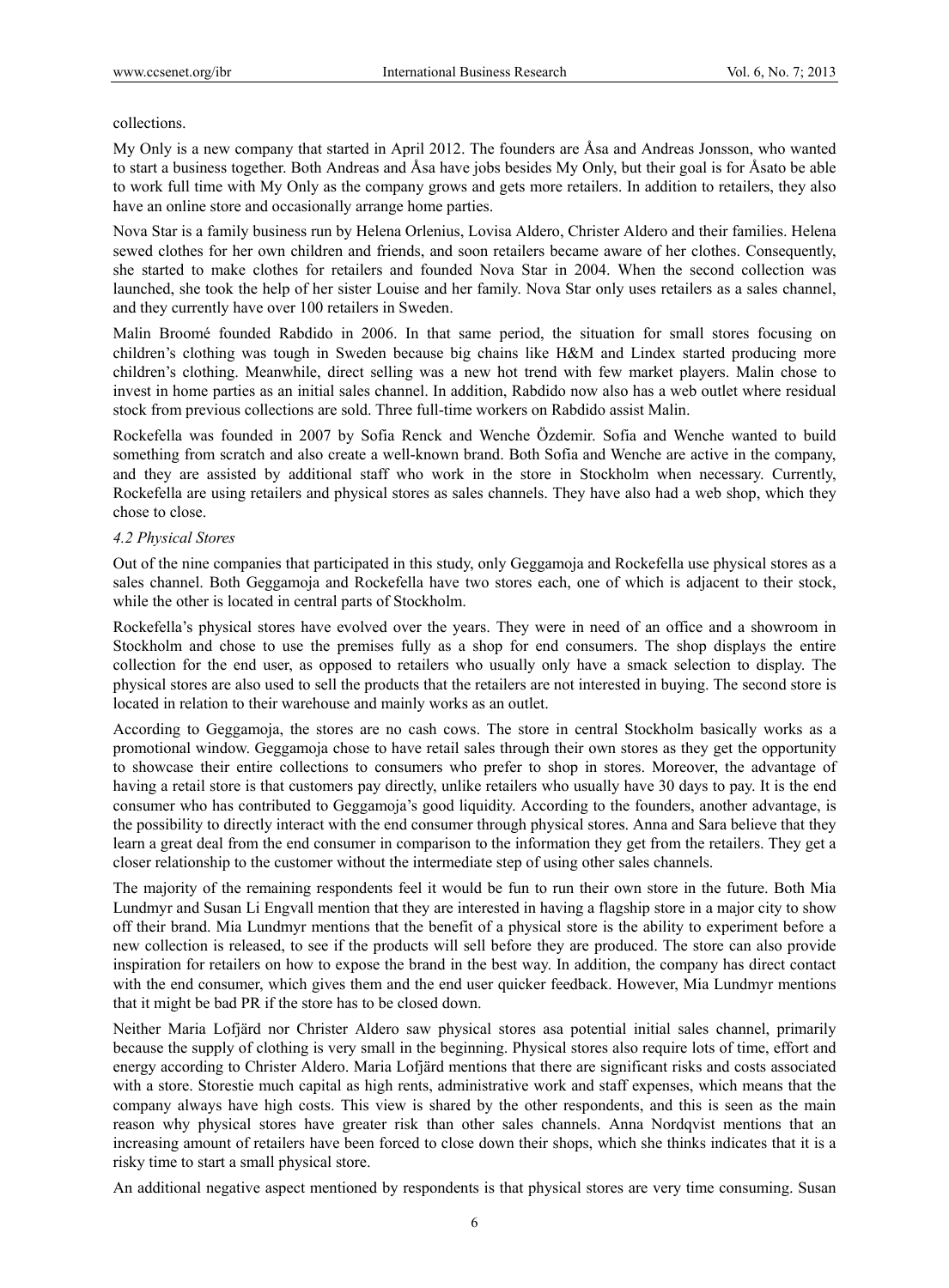Li Engvall states that there would be no opportunity to control her own time as staff always needs to be on site during the store's opening hours. Andreas Jonsson thinks it is difficult to succeed in running a successful store without a strong brand. An awareness of the brand must first be built before it can be worthwhile to open a store. Malin Broomé is the only respondent who have no interest in opening her own physical store in the future. This is mainly because she does not believe that it is possible to have a physical store of clothing and still keep low prices. The store will contribute to an increase in prices on the clothes, which in turn could possibly lead to a loss of customers.

## *4.3 Retailers*

All respondents, except Rabdido and Me & I, use retailers as a sales channel. One of the advantages of retailers is the opportunity to sell high volumes quickly. For Mia Lundmyr, the use of retailers was an obvious choice even from the beginning because "... they buy larger quantities and invest more. If you have ten retailers and they buy 48 pieces each, the total amount will be 480 pieces. If you have ten end customers, who buy one item at the time, only ten garments will be sold."

An additional benefit of retailers is their ability to reach out to a wider clientele. Anna Nordqvist mentions that she would never have been able to reach out to as many end users in such a short time on her own. Andreas Jonsson believes that My Only's biggest challenge is to take a position on the market. They want as many retailersas possible so that the retailers can help My Only to reach out to a larger customer base. Retailers reach out to more customers and consequently create brand awareness.

Maria Lofjärd believes that it is convenient for consumers to use retailers as a sales channel as they can purchase different brands in the same place. She also mentions that the uses of retailer' are tampering with the margins as the retailers demand reduced prices on the clothing. Maria views this cost as a marketing cost as retailers help to market the products to both end users and other retailers. Maria mentions that many of Cloo Collection's retailers have contacted her after seeing that other retailers are selling her products.

Nova Star only uses retailers as a sales channel. This is mainly because they do not want to compete with retailers by using additional sales channels. They also want to be the best suppliers for their retailers, because then they feel that the retailers become more loyal and satisfied towards them. Nova Star chooses to stock products for the retailers, which means that retailers do not take any risks because they do not have to buy large stocks of Nova Star clothes. Instead, they can restock when they need to. This is, on the other hand, a risk for Nova Star. They have noticed that many retailers have sold out their products, but do not restock because they have no obligation to purchase their products.

Anna Rietz and Sara Marmsjö mention that there are retailers who buy much of their range, but there are also those who only buy hats and bodysuits. Those who buy a pinched supply still require both time and attention from Geggamoja. According to Sara, it may be that "a small retailer uses more resources than it gives." Anna and Sara also believe that companies who only use retailers have restricted contact with end consumers. They do not believe that the big retailers know who their customers are because they often offer a wide range of products. This means that Anna and Sara do not get proper feedback from retailers about who Geggamoja's end customers are.

Rabdido and Me & I have chosen not to use retailers as a sales channel. What is common to these companies is that they both primarily use direct trade as a sales channel. Me & I have chosen to abstain from retailers because they wanted to have control over the distribution and be independent. For Rabdido, retailers have not been relevant in the past, but in recent years they have discussed the use of retailers more because they want to reach out to more customers. Therefore, using retailers as a sales channel could definitely be of interest for Rabdidoon the foreign market, but not in Sweden as they do not want to compete with the existing sales channels.

## *4.4 Direct Trade*

Me & I and Rabdido have direct trade with a focus on home party as their primary sales channel, while My Only use home party as a temporary supplement to other marketing channels to spread awareness of the brand in the early stages of the company. Susan Li Engvall believes that the great strength of direct selling is its services as direct sellers act as personal shopping assistants for their customers. They help the end user to find the right products in relaxing conditions where customers can shop and socialize with other customers when they have time. Malin Broomé believes that parents are very stressed, which makes home parties a good sales channel. Susan Li Engvall also mentions that Me&I does not have to spend money on marketing because they have over 750 vendors in five countries that constantly market them with positive word-of-mouth.

For both Rabdido and Me&I, one of the most essential parts of direct trade is that the direct sellers are suitable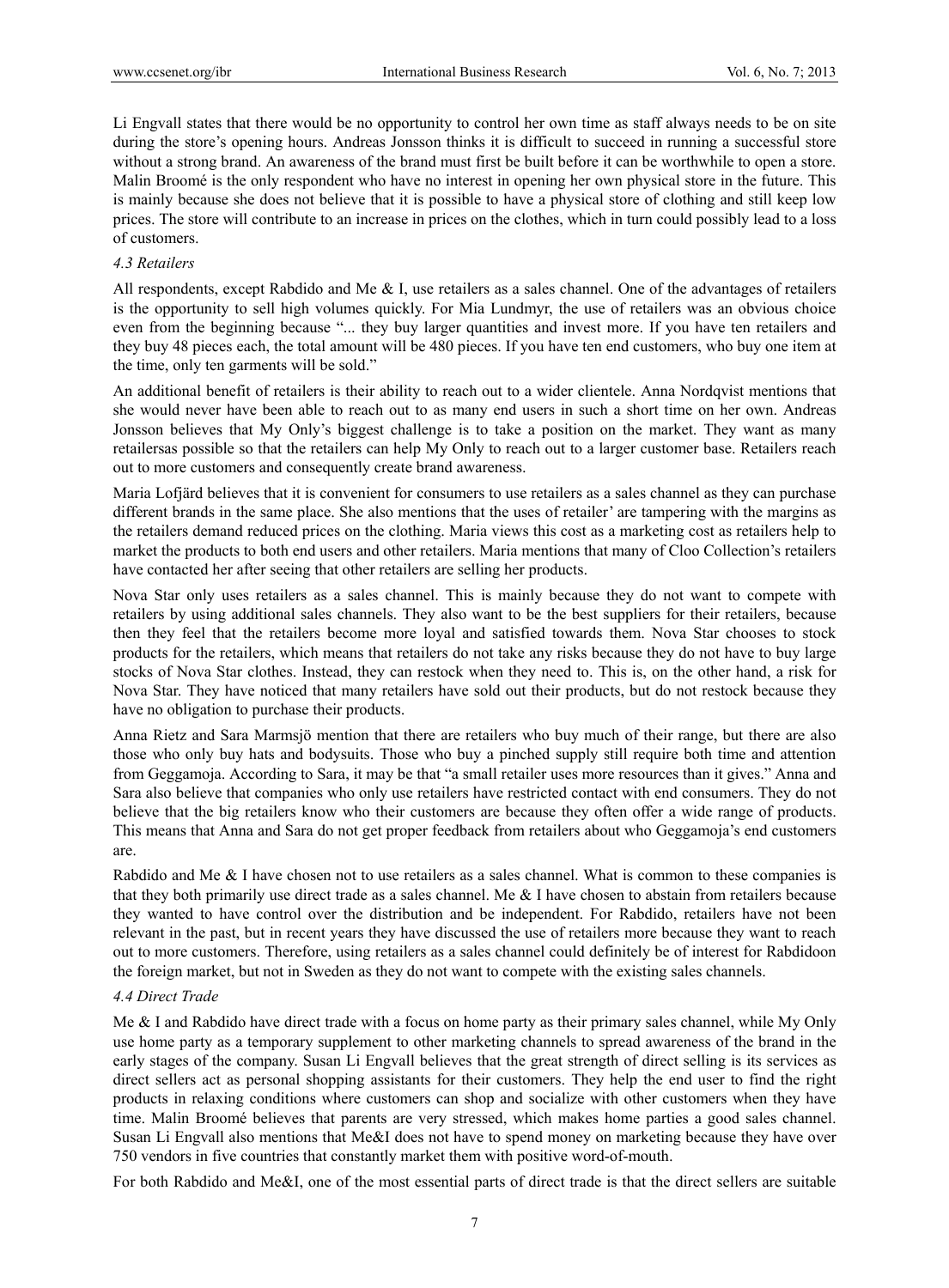for the work. Susan Li Engvall mentions that since day one it has been important to Me&I that the direct sellers are "the right girls, trendy and hot moms that people in the neighborhood want to be associated with." This is because they convey the brand Me&I as hot and trendy. Malin Broomé thinks it is a tough challenge to recruit good sellers, especially in those parts of the country where they usually do not operate. Another disadvantage, according to Malin, is that she as a manager often acts as a hobby psychologist for the sellers who do not do particularly well. She is unsure if these direct sellers have chosen to work with home parties because they enjoy selling the clothes or just because they need someone to talk to about their everyday problems.

Malin Broomé also believes that it is difficult to determine who your customers are and what they will buy because that depends on whom the direct seller has gathered for the home party. This makes it difficult to determine the quantities they need to buy of each size. Moreover, it is difficult to predict which designs will be popular and which are not going to sell. Susan Li Engvall also believes that it is difficult to retain the customers if the customers' direct seller chooses to quit. When a direct seller at Me&I chooses to leave the job, they have the option to choose between giving up their customer lists to Me&I or to keep it. If the direct seller chooses not to hand over the customer data, there is a major risk that Me&I will lose these customers. That is, if the end users do not choose to contact Me&I on their own. Rabdido, on the other hand, always has access to the direct sellers' customer database. This means that if a direct seller decides to quit, Rabdido can contact the direct seller's customers and offer them a new sales representative or inform about their web outlet.

Maria Lofjärd, Mia Lundmyr and Anna Lundqvist all mention that direct trade of children's clothing through home parties has proven to been a successful concept. Despite this, none of them would like to make use of direct trade as a sales channel mainly because they would not be able to participate in a home party themselves. Mia Lundmyr and Sofia Renck mention that they chose not to invest in direct sales because they have lack of knowledge of the sales channel. Maria Lofjärd mentions that she feels "personally uncomfortable to create a situation where people feel pressured to buy." However, Maria's investors like the idea of investing in home parties through direct sellers in areas where Maria does not operate. The focus would then mainly be on big cities. Direct sellers would sell on commission, which is convenient as Maria would not have to take any big risks. Malin Broomé mentions that Rabdido has not been successful in big cities such as Stockholm, Gothenburg and Malmö. Instead, home parties for Rabdido have been more successful in small towns.

## *4.5 Electronic Commerce*

The majority of the respondents who use electronic commerce as a sales channel offer their entire range to the end consumers via an online store. Rabdido and Me&I only offer parts of their range via a web outlet, and Nova Star refrain entirely from conducting sales online. According to the respondents, the key benefits of electronic commerce is the higher income that arises when sales are made directly to end consumers because they pay full price for the products, unlike retailers who want a margin on the products. According to Mia Lundmyr, the online store also works as a good tool that shows what customers buy. By using the online store as a customer base, they can see how many customers in a district purchase a particular garment. With this information, they can advise retailers in that area which garments they should stock.

Although the online store is the sales channel that gives the highest margin for suppliers, both Anna Nordqvist and Andreas Jonsson state that an online store is not enough to reach the volume of clothes needed to be profitable. Maria Lofjärd finds it difficult to justify to customers why they should buy from Cloo Collections online-store as the price is the same at the retailers, but with less choice for the consumers. Christer Aldero and the others at Nova Star have thought about opening an online store, but still choose not to do so. They are aware of the benefits, such as the ability to present the entire collections to the end consumers and the higher availability to customers. However, they believe that it will affect the retailers negatively because they will probably not sell as much. Malin Brooméis aware of the advantages with an online store; however, she is confined with having a web outlet with products that do not sell on the home parties. The full range is not available on the online store because she claims it is important to maintain the exclusivity of home parties.

Me&I also uses a web outlet in order to empty their inventories for the coming season. Before the web outlet opened up, they used sales and promotions on the home parties to sell their residual stock. There is an ongoing debate whether or not they should open an online store which offers Me&Is full range. It would not cost much money or time in comparison to the income that is likely to occur via an online store. However, there are some negative aspects of electronic commerce for Me&I. Some of these are the fear of competition with the direct sellers, and that the online store requires much higher marketing costs compared to other sales channels. The 750 direct sellers constantly talk about Me&I in a beneficial way without any big expenses. Susan Li Engvall believes that the web requires constant advertising. When they advertised about their web outlet, the number of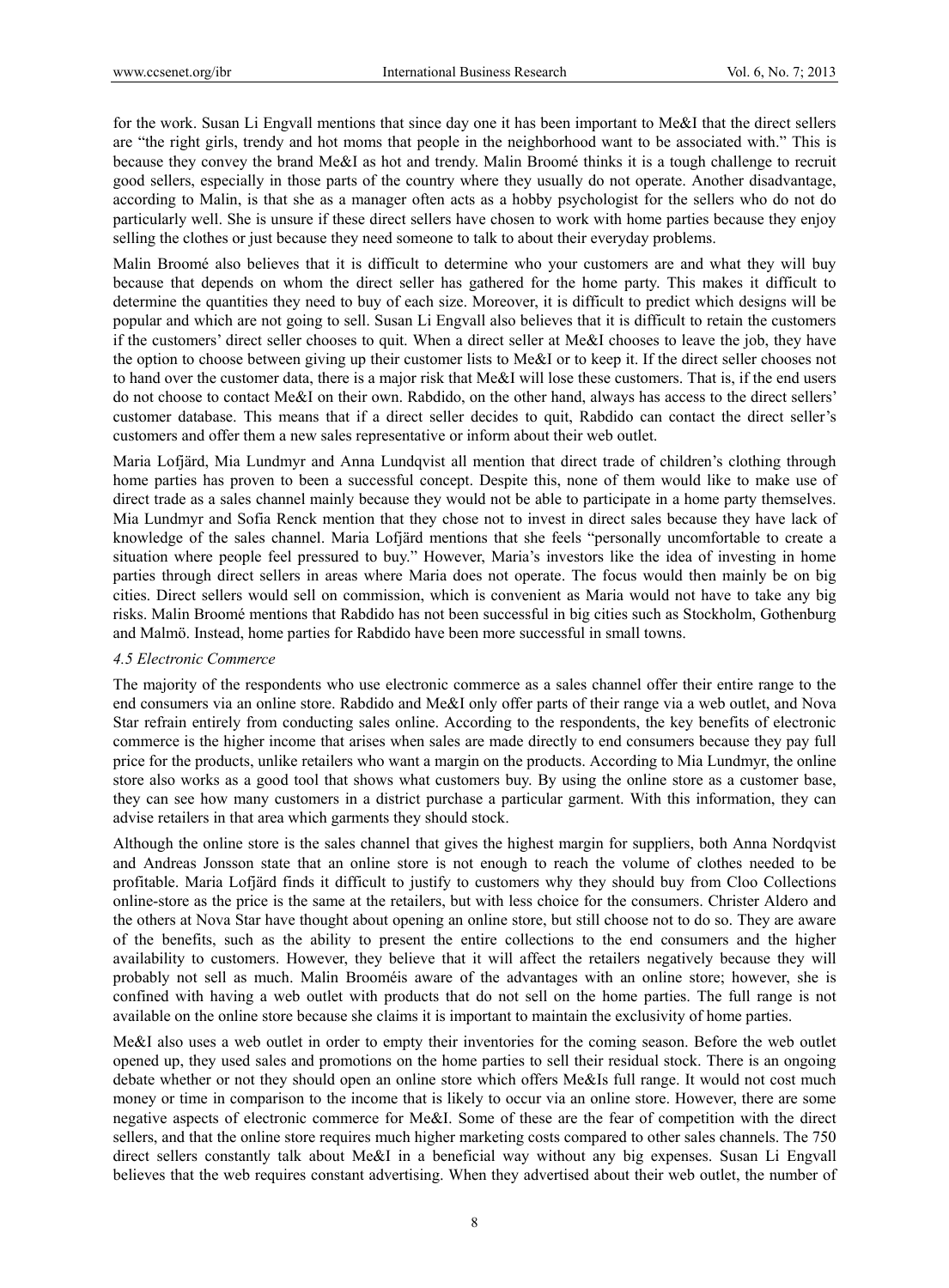visits increased the next few days and then returned to normal. Therefore, companies constantly need to advertise to attract customers online, which is associated with high costs.

Sofia Renck and Wenche Özdemir used a shop at the startup of Rockefella. They found the website very messy to control, however, and much effort was required to make it work properly. It requires, among other things, a good ordering system, good payment system, good service, and that the company is high on Google's search engine optimization. That was too much for them to steer with, which lead to the closing down of the web store and the entire focus on retailers as a sales channel. As their retailers have famous and popular online stores, they felt that it was better to leave the Internet stores to the retailers who know what it takes to make it work.

#### *4.6 Customer Satisfaction / Customer Loyalty / Customer Profitability*

As the competition today is tough, Sara Marmsjö believes that companies need to have loyal customers to succeed in what they do long term. Maria Lofjärd also sees loyalty as an important part of her business, and believes that by having satisfied customers, she will have loyal customers. Anna Nordqvist does not believe in loyal customers because she considers that consumers will shop where it is easiest and best for them. To get returning customers it is important for her that the customers are familiar with the brand and that it is convenient for them to shop at the online store. If the customers were satisfied with the shopping experience once, they will be more likely to return. Anna Nordqvist thinks it will be easier to know who her customers are via the web system, in comparison with the feedback she receives from the retailers as they can only provide information on the best-selling garments. As her online shop is small, Maria Lofjärd feels that she is able to keep track of who her regular customers are, because she recognizes their names in her system. Even Sara Marmsjö and Anna Rietz use the web system as a tool for evaluating how satisfied and loyal their customers are. Through Google Analytics, they can see that 60 percent of their customers are repeat customers, while the remaining 40 percent are new customers. However, they do not know if these customers actually buy anything, or if they just look around the website. Therefore, in order to improve their operations, they would like to examine how satisfied and loyal their customers are and what factors affect the customers to make a purchase or not.

At Me&I, the stories told by children, customers and the direct sellers about the clothes work as a measure of customer satisfaction. They use these stories in their marketing towards both prospective direct sellers and end consumers. They assume that what makes their customers happy are the clothes' high quality, unique design and the expression that the clothes have. Even though they find the stories helpful, they would still like to measure and analyze information about their customers. This is not done today. Susan Li Engvall believes that customers are becoming more and more discerning, and that it would be nice to offer consumers customized offers based on what they have purchased in the past or what they have looked at but not purchased.

Christer Aldero, on the other hand, knows that Nova Star does not need any surveys or measurements of how satisfied and loyal their customers are because they are close to both end users and retailers, in comparison with, for example, bigger companies like H&M or Peak Performance. Christer rather believes that it is all about the manager, and that he or she must believe in the brand and be able to sell it. Malin Broomé is also skeptical to measurements of customer satisfaction and loyalty because she questions how the measurements should be carried out and if it can be ensured that the measurements are correct. In order to keep customers happy, Malin believes that the company must be sure to have high quality clothes, and quickly fix problems if something goes wrong: "No negative goodwill should exist among the customers; the goal is to create a wow feeling among customers. However, sometimes things go wrong due to human error, but when that happens, it is important that the dissatisfied customer is taken care of so that he will be as happy as possible to avoid unhappy customers who spread bad will". If the customer is happy, he will return to Rabdido. Through their web systems and direct sellers, Malin knows that Rabdido have many returning customers.

#### **5. Discussion**

Although traditional store sales is by far the largest sales channel in Sweden, only two of the companies use this channel, Geggamoja and Rockefella. Among the other respondents, there is a concern about the great risks and costs associated with physical stores. The use of retailers as a sales channel is a common phenomenon. Retailers assist with other marketing channels where they have contact with the end consumer. When companies use resellers, relationship is essential as a good relationship benefits both parties (Morgan & Hunt, 1994; Powers & Reagan, 2007). This is particularly evident in the Nova Stars case where they waive the use of multiple sales channels to not compete with their retailers. Business relationships can be both good and bad, which is evident in that Geggamoja did not get any support from their retailers on an idea they had great confidence in and that also proved to be demanded from the end consumers. Making use of home-party as a sales channel is not that common, and direct trade accounts for a small proportion of total sales in Sweden. When companies use direct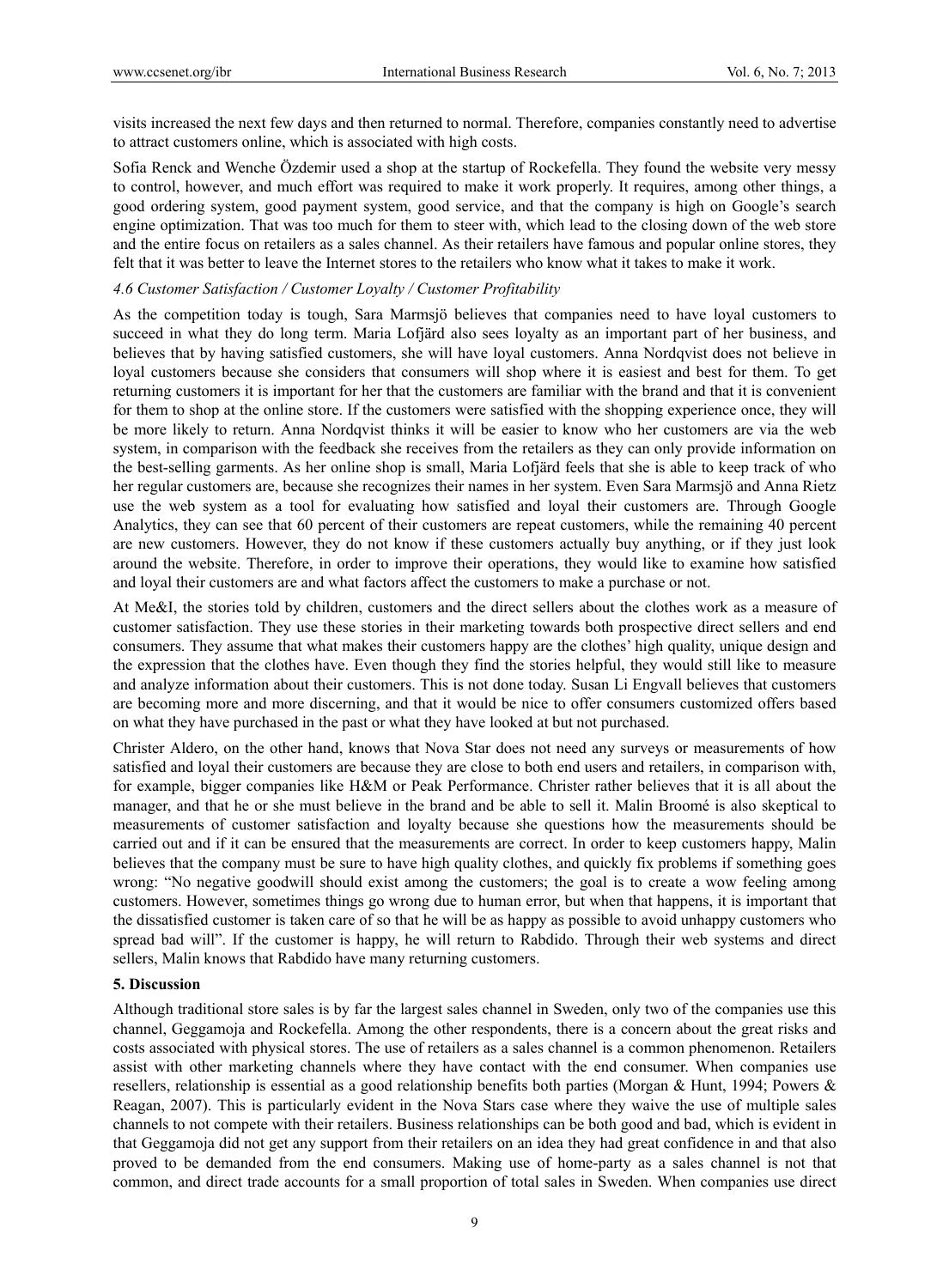trade, the direct sellers that arrange the home parties are the individuals who represent the brand for the end consumer, like the use of the retailer. The most valuable resource for this type of sales channel will therefore be the direct seller. This is the reason why both Me&I and Rabdido, companies that use home-party as their primary sales channel, put great emphasis on recruiting the right sellers. Electronic commerce is the sales channel that is constantly increasing in Sweden, and researchers claim that companies in today's competitive market will not manage without being available on the Internet (Porter, 2001; Peterson et al., 1997). The development of electronic commerce is greatly influenced by the development of technology, which indicates that this sales channel will develop even more in the future. In the past, however, the end consumers' attitudes towards new technology have not always been positive (Rådmark, 2009).

According to Porter (2001), it is essential for today's businesses to operate on the electronic sales channel. However, this is the sales channel that the majority of the respondents see as the greatest risk. The electronic sales channel removes intermediaries like retailers and direct sellers and directly addresses the end consumer in the same way as physical stores do. Managers see a concern from retailers and direct sellers that a web store competes with the same range as the retailers offer. Christer Aldero believes that the introduction of an online store for Nova Star would mean losing valuable retailers. However, all respondents except Nova Star and Rockefella, use both retailers and e-commerce as sales channels, without considering it as a drawback. Mia Lundmyr, Sara Marmsjö and Anna Rietzall felt that their retailers were initially worried that multiple sales channels would increase the competition between the sales channels, but after the enforcement, they do not see any problems with the use of multiple sales channels.

From the managers' perspective, reaching out to a wider public and thus learning more about the market they operate in, is what they expect will contribute to a higher profitability for the company. These benefits are also found in theoretical contexts. Venkatesan, Kumar & Ravishanker (2007) argue that companies who use multiple sales channels are considered to have higher service awareness. This is in contrast to Coelho, Easingwood and Coelho's (2003) view that multiple sales channels can lead to increased pressure on the company regarding its service, which can lead to a lack of customer satisfaction. The main concern from the managers' perspective is the risk of cannibalization between the channels. From a theoretical perspective, the use of multiple sales channels are assumed to be beneficial for the company. Wolk and Skiera (2009) argue that the difficulty for companies using multiple sales channels is lack of knowledge. Sofia Renck and Wenche Özdemircan certify this as they chose to shut down Rockefella's electronic shop because they could not handle the channel as they wished.

Although the majority of the respondents believe that satisfaction and loyalty are essential, no research has been done about how loyal and satisfied the companies' customers are. For companies to identify their profitable customers and cut costs on customers who are unprofitable, it is considered necessary for the companies to conduct research about their customers (Jones & Sasser, 1995). Both Christer Aldero and Malin Brooméquestion if information on the satisfaction and loyalty of customers is beneficial for the companies' future. The majority of the respondents argue that they get enough information from either their online store or through feedback from retailers or direct sellers. One of the main advantages of e-commerce is considered to be the ability to store large amounts of information (Peterson, et al., 1997). Respondents seem to exploit this advantage, however, primarily to identify who their returning customers are. They do not use this information to examine what factors affect their customers' satisfaction and loyalty. A customer may be loyal and make repurchase, and still become unsatisfied and start spreading negative word-of-mouth (Söderlund, 1997).

#### **6. Conclusions**

Based on the nine interviews conducted with managers in the clothing sector, whose main products consist of children's clothing, it became clear that there were different strategic ambitions and motivations behind the choice of sales channels. All managers motivate their choice of initial sales channel either as a coincidence or as a personal preference. The problem seems to occur when the managers need to decide whether or not to open up for additional sales channels. The fear that the combined sales channels compete with each other are often large, despite the fact that the use of multiple sales channels, based on a theoretical context, is seen as a competitive advantage for companies. The companies who have opened additional sales channels despite concerns over competition are now in favor of the combination of channels, primarily because they are able to reach out to end consumers through various channels.

Based on the respondents' personal experiences and the theoretical framework, it is obvious that there are both advantages and disadvantages with each sales channel discussed in this study. It is noticeable that the mentioned sales channels all offer something unique. The use of physical stores is seen as beneficial because it promotes the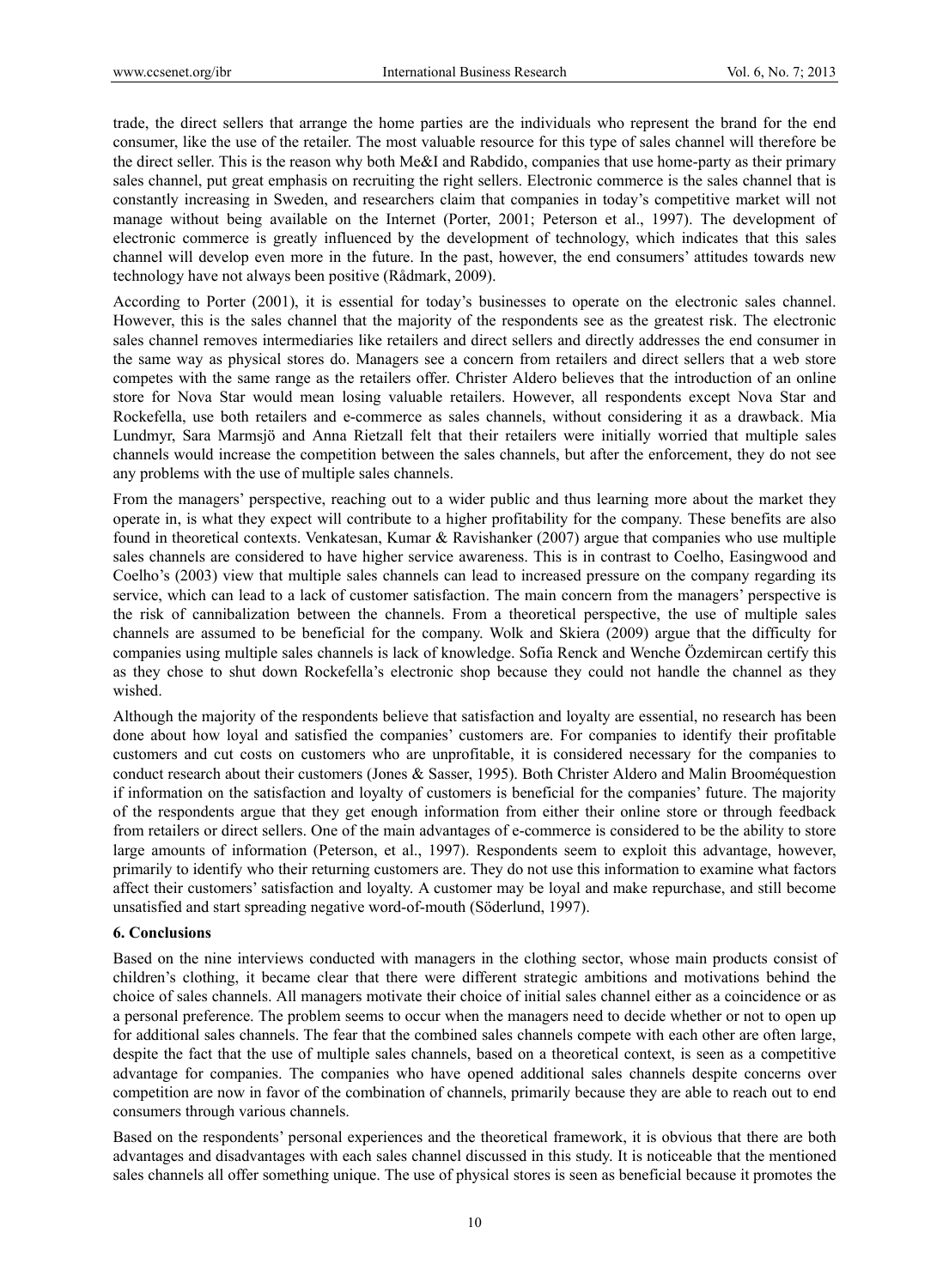personal contact between the company and the consumer, particular regarding service and inspiration. Retailers are unique because they offer a wider range to a larger customer base compared to what the suppliers do themselves, which means that retailers act as a marketing channel for the suppliers' brand. Direct selling has an advantage in that it creates experiences for consumers on a personal level. Finally, electronic commerce as a channel increases revenue and opens up for the possibility of storing large amounts of data.

The majority of the managers agree that the end consumers have preferences for the use of certain sales channels over others. However, this is based on personal speculation because none of the companies that participated in this study conducted any customer analysis. Instead, they assume that customers are satisfied with their brand mainly because of the quality that they offer. But, according to the theoretical framework, customer satisfaction is based on much more than quality. If companies are not aware of their competitive advantage compared to other companies, based on the end consumers' perspective, chances are that they do not exploit their advantages, which might lead to less customer loyalty.

According to the theory presented in the theoretical framework, it is obvious that many customers will cost more for the company to maintain than they contribute to the company's profitability. Customer profitability originates from customer loyalty, which arises from customer satisfaction. Since none of the respondents in this study have conducted cost-benefit analyzes, they do not have an accurate idea of how profitable their customers really are. Furthermore, the majority of the respondents have no accurate picture of who their loyal customers are. The companies that use e-commerce as a sales channel have done some follow-up on returning customers on an individual level, but this is mainly possible as the majority of them are still quite small. Should businesses grow, it will be more difficult for the managers to recognize who their regular customers are based on recognition of their names. What companies should keep in mind is that it may be essential for them to know who their loyal customers are if they want to have the opportunity to grow in this competitive market. Therefore, the managers first need to identify what makes their customers satisfied.

It is also important to acknowledge that the combination of sales channels often benefits the company. Obviously, various aspects need to be considered, e.g., how resource management will be done and if companies can manage to open up more sales channels considering the present skills and workforce. What should be taken into account is if the decision to not operate on multiple sales channels is based on fear that competition may arise between sales channels. It may be worthwhile to open up additional sales channels if it affects customer satisfaction, customer loyalty and profitability positively.

Since none of the companies in this study have conducted any customer analyses, no connection could be made between customer profitability, customer loyalty and customer satisfaction. If this study had been carried out on companies that use customer analysis, it might have given an insight as to how and if these companies benefit from customer analysis. Some of the respondents raised the issue that they see retailers as their main customers, although it is the end users who will use the clothes in the end. It would therefore also be interesting to examine what affects the relationship between retailers and suppliers has in the design and production of clothing. Even in terms of direct trade, the direct seller is considered to be the direct selling company's most important customers. It would also be interesting to investigate the problems that arise in this relationship.

#### **References**

- Bell, D. R., Ho, T., & Tang, C. S. (1998). Determining where to shop: Fixed and variable costs of shopping. *Journal of Marketing Research, 35*, 352-369. http://dx.doi.org/10.2307/3152033
- Berglund, A. (2007). Direkthandelns kärna: säljmöten i många former. In E. Gummesson & E. K. Ohlsson (Eds.), *Direkthandel: en affärsmöjlighet i tiden: om den dolda distributionskanalen som globalt omsätter 750 miljarder kronor och engagerar 60 miljoner säljare* (pp. 76-82). Malmö: Liber.
- Bergström, F. (2007). Handelns roll och direkthandelns möjligheter. In E. Gummesson & E. K. Ohlsson (Eds.), *Direkthandel: en affärsmöjlighet i tiden: om den dolda distributionskanalen som globalt omsätter 750 miljarder kronor och engagerar 60 miljoner säljare* (pp. 29-46). Malmö: Liber.
- Boyce, G. (2000). Valuing customers and loyalty: The rhetoric of customer focus versus the reality of alienation and exclusion of (devalues) customers. *Critical Perspectives on Accounting, 11,* 649-689. http://dx.doi.org/10.1006/cpac.2000.0408
- Chaffey, D. (2007). *E-Business and e-commerce management: Strategy, implementation and practice.* Pearson Education.
- Coelho, F., Easingwood, C., & Coelho, A. (2003). Exploratory evidence of channel performance in single vs. multiple channel strategies. *International Journal of Retail and Distribution Management, 31,* 561-673.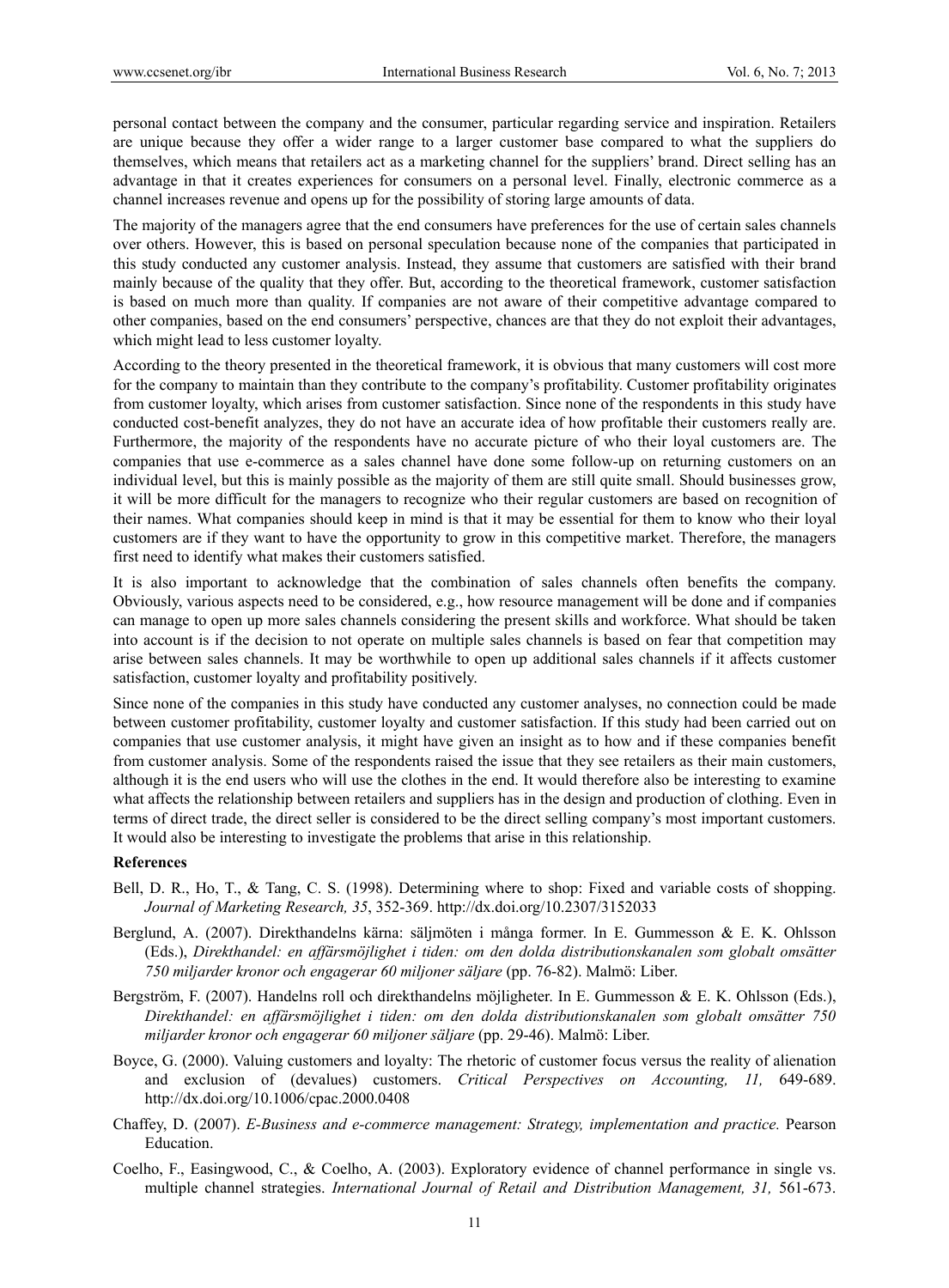http://dx.doi.org/10.1108/09590550310503294

- Davis, R., Brodie, R. J., Lindgreen, A., & Buchanan-Oliver, M. (2000). Pluralism in contemporary marketing practices. *International Journal of Bank Marketing, 18*, 294-308. http://dx.doi.org/10.1108/02652320010358715
- Day, R. L. (1977). Extending the concept of consumer satisfaction. *Advances in Consumer Research, 4*, 149-154.
- Foster, G., Gupta, M., & Sjoblom, L. (1996). Customer profitability analysis: Challenges and new directions. *Journal of Cost Management*, 5-17.
- Gensler, S., Dekimpe, M. G., & Skiera, B. (2007). Evaluating channel performance in multi-channel environment. *Journal of Retailing and Consumer Services, 12*, 17-23. http://dx.doi.org/10.1016/j.jretconser.2006.02.001
- Glynn, M. S., Motion, J., & Brodie, R. J. (2007). Sources of brand benefits in manufacturer-reseller B2B relationships. *Journal of Business & Industrial Marketing, 22*, 400-409. http://dx.doi.org/10.1108/08858620710780163
- Gremler, D. D., & Brown, S. S. (1999). The loyalty ripple effect: Appreciating the full value of customers. *Industrial Journal of Service Industry Management, 10*, 271-291. http://dx.doi.org/10.1108/09564239910276872
- Guilding, C., & McManus, L. (2002). The incidence, perceived merit and antecedents of customer accounting: An exploratory note. *Accounting, Organizations and Society, 27,* 45-59. http://dx.doi.org/10.1016/S0361-3682(01)00030-7
- Helgesen, Ø. (2006). Are loyal customers profitable? Customer satisfaction, customer (action) loyalty and customer profitability at the individual level. *Journal of Marketing Management, 22,* 245-266. http://dx.doi.org/10.1362/026725706776861226
- Hernant, M., & Boström, M. (2010). *Lönsamhet i butik: Samspelet mellan butikens marknadsföring, kundernas beteende och lokal konkurrens*. Malmö: Liber.
- Hoffman, D. L., & Novak, T. P. (1997). A new marketing paradigm for electronic commerce. *The Information Society: An International Journal, 13*, 43-54. http://dx.doi.org/10.1080/019722497129278
- Howell, R. A., & Soucy, S. A. (1990). Customer profitability: As critical as product profitability. *Management Accounting*, 43-47.
- Jones, T. O., & Sasser, W. E. (1995). Why loyal customers defect. *Harvard Business Review,* 88-99.
- Kalakota, R., & Whinston, A. B. (1996). *Electronic commerce : A manager's guide*. Addison-Wesley Professional.
- Kaplan, R. S., & Cooper, R. (1998). *Cost & effect: Using integrated cost systems to drive profitability and performance*. Boston Harvard Business School Press.
- Kylebäck, H. (2007). *Handel, handel vart är du på väg?* Mölndal: BillesTryckeri AB.
- Mahajan, V. R. S., & Wind, J. (2002). The dot.com retail failures of 2000: Were there any winners? *Journal of the Academy of Marketing Science, 30*, 474-486. http://dx.doi.org/10.1177/009207002236919
- Morgan, R. M., & Hunt, S. D. (1994). The commitment-trust theory of relationship marketing. *Journal of Marketing, 58*, 20-38. http://dx.doi.org/10.2307/1252308
- Mossberg, L. (2003). *Att skapa upplevelser från OK till WOW*. Lund: Studentlitteratur.
- Myers, J. B., van Metre, E., & Pickersgill, A. D. (2004). Steering customers to the right channels. *McKinsey Quarterly: McKinsey on Marketing, 4,* 36-47.
- Neslin, S. A., Grewai, D., Leghorn, R., Shankar, V., Teerling, M. L., Thomas, J. S., & Verhoef, P. C. (2006). Challanges and opportunities in multichannel customer management. *Journal of Service Research, 2,* 95-112. http://dx.doi.org/10.1177/1094670506293559
- Oliver, R. L. (1980). A cognitive model of the antecedents and consequences of satisfaction decisions. *Journal of Marketing Research, 17*, 460-69. http://dx.doi.org/10.2307/3150499
- Oliver, R. L. (1999). Whence customer loyalty? *Journal of Marketing, 63*, 33-44. http://dx.doi.org/10.2307/1252099
- Peterson, R. A., & Wotruba, T. R. (1996). What is direct selling? Definition, perspectives and research agenda.